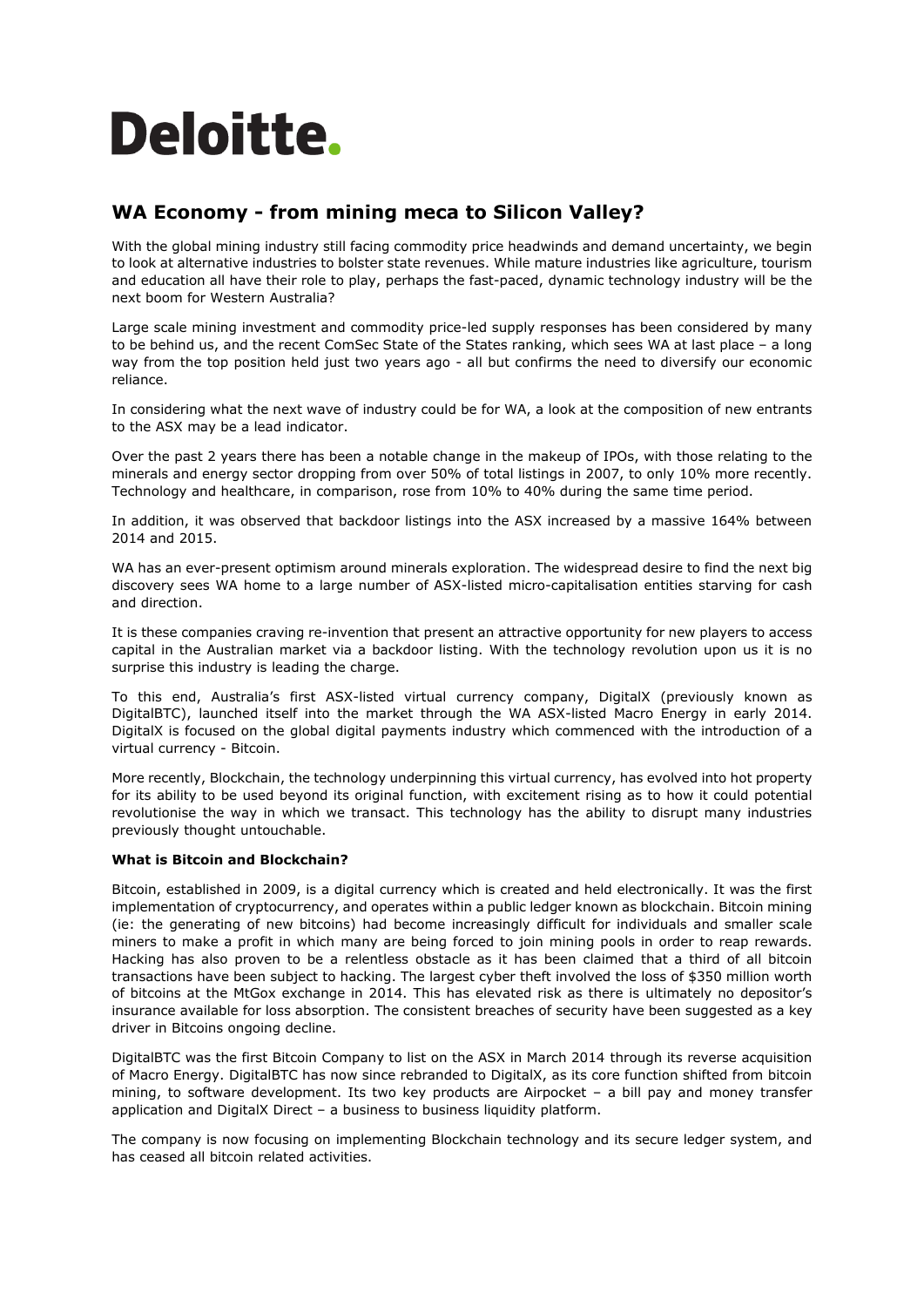## **Deloitte.**

Not surprisingly, the initial market hype surrounding Bitcoin has now also shifted towards Blockchain, being the key technological innovation of Bitcoin. Blockchain is essentially a general ledger of all Bitcoin transactions. Using cryptography it enables authorised participants to control the ledger, ceasing the need for a central authority to exist. In simple terms, in a world where Blockchain operates, there is no middleman.

The most common example is demonstrated through financial services, where blockchain would eliminate the clearing house as each bank would maintain its own copy of the ledger. Every ten minutes the transactions are verified, cleared and stored in a block that is part of the chain. As the ledger is accessible to various parties it has been labelled as impossible to be infiltrated. This new technology has opened the door for numerous possibilities and discussion around how else blockchain can be utilised.

### **Blockchain – where to from here?**

At the end of October 2016, the world's first interbank trade transaction between Commonwealth Bank, Wells Fargo and Brighann Cotton was performed combining blockchain technology, smart contracts and the internet of things.

The transaction consisted of a shipment of 88 bales of cotton from Texas USA to Qingdao in China. The bank's letter of credit was stored on the private distributed ledger within a digital smart contract, meanwhile a GPS device tracked the location of the goods in transit, with the smart contract triggering the release of payment.

Utilising blockchain technology in this manner has been claimed as the way of the future, with Commonwealth Bank highlighting the need to shift away from a manual process whilst reducing time, errors and ultimately costs. The blockchain technology also allows for improved transparency between buyers and sellers as goods are tracked in real time with the risk of fraud reduced to nil.

This leads to the potential benefits of this adoption of technology in everyday transactions and the different avenues in which it can be utilised. The key advantage is the elimination of centralised transaction processors such as banks, which are required when a transaction is executed. This instantaneous process effectively removes the requirement for the middleman, and any processing fees that they would be associated with them.

We are currently at a time where everyone is asking each other, what are you doing with Blockchain? Asian lenders are investing millions of dollars into developing applications which could fundamentally change the face of banking. The Bank of Tokyo-Mitsubishi for example, has begun testing with Hitachi Ltd a blockchain system for issuing, transferring and collecting electronic cheques in Singapore.

Loyalty reward programs are another platform for the new technology, as these are viewed as currently not being used to their maximum potential. Studies are showing a higher percentage of inactive members which is attributed to the inconsistent management systems, creating customer confusion. Blockchain would enable administrators, program providers, system managers and customers to interact without any third party invention whilst reducing administration costs.

Blockchain has even been recommended as a secure option for voting systems. It would ensure that no double voting would occur, as well as being transparent and easy to track. Voters would be given permission to vote using digital access keys, whilst using their distributed credits to vote. Privacy and security would effectively be maintained through employing encryption and digital signatures.

The potential positives are quite clear, however consideration must always be given to the potential downside of such technology.

Other than the obvious legal and security concerns, one obvious disadvantage is that new business models will be required to be established. Those companies that decide to implement blockchain into their normal operations will likely have to rebuild significant parts of their systems and processes. According to technology advisory firm, Gartner, the hype surrounding blockchain is currently at its peak which will perhaps be followed by a period of disillusionment. CEO's are proclaiming "we need to work with Blockchain, because we want to disrupt ourselves before we let someone disrupt us". Some however, are sceptical due to its association with bitcoin and its currently tainted reputation.